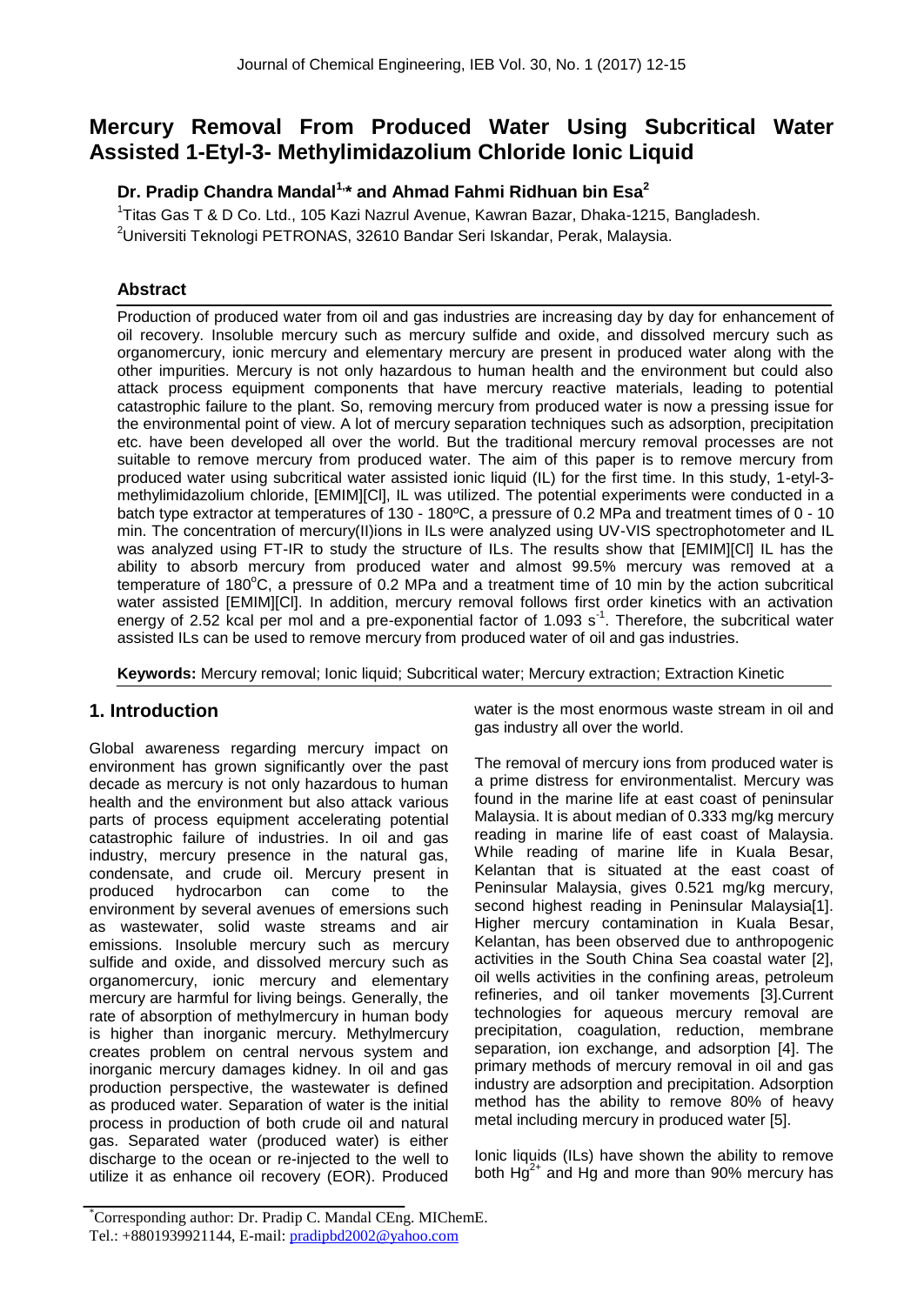been removed using this process. Mercury removal by this method has been well studied for mining industry and waste water. ILs have been used as replacements for conventional organic solvents in various separation processes as it is environmentally friendly [6]. ILs application opens a new way to make unusual solid-phase adsorbents. Several papers have been discussed various ILs, including imidazolium-based ILs, and phosphoniumbased ILs focusing on their ability toabsorborganic and inorganic compounds [7]. Unique physicochemical properties of ILs such as good thermal stability, and high removal efficiency, makes it is an efficient adsorbent for heavy metal ions [8, 9]. Large range of liquid state lead most of them in the liquid form in the ambient temperature, make them as room temperature ionic liquids (RTILs). They are claimed as thermally stable as they have high decomposition temperature. Decomposition temperatures of 1-Ethyl-3-methylimidazolium halides have been determined by DTG are 233ºC 1- Ethyl-3-methylimidazolium Chloride ([EMIM][Cl]), 246 ºC 1-Ethyl-3-methylimidazolium Bromide, and 249 ºC 1-Ethyl-3-methylimidazolium Iodide [10].

Changing in temperature able to give significant effect to the physicochemical properties of ionic liquids. Density, speed of sound, refractive index, and dynamic viscosity of ionic liquids changed when temperature changed [11]. Likewise, it is discovered that viscosity of  $[ChMIM][PF_6]$  decreased when the temperature of ionic liquid increased in the range 25-100ºC [12]. These changing affected the percentage of efficiency in mercury ion removal by ILs. A complete mercury ion removal into the IL was achieved in the higher temperature. Additionally, faster mercury ion transfer also managed to be gained in the high temperature [13]. High viscosity of most alkyl-imidazolium reduces the rate of transfer of mercury ion into the ionic liquids. Practically, this behavior can be applied in the experiments to obtain higher efficiency of mercury ion removal.

Subcritical water is liquid water that has temperature and pressure above it's normal boiling point (100ºC, 0.1 MPa) and below critical point (374ºC, 22.1 MPa). Water is maintained in the liquid state as the pressure of the water is constant. Subcritical water is literally stable due to liquid water is in equilibrium with vapour at the saturated vapour pressure. In this condition, liquid water behave in anomalous properties due to hydrogen bonding. Within the temperature range, the hydrogen bond is break and changing the properties of the water. Water becomes less polar, and behaves more like organic solvent. Organic matters solubility in water is increases by several orders, thus, water can be solvent, catalyst and reagent and can be used in extraction, chemical reactions and cleaning.

Subcritical water extraction is promising option of the traditional solvent extraction of heavy metal. Not only is the removal of heavy metal, also, the structure and morphology of the solvent retained [14]. Subcritical water usually produces desired physicochemical properties, and show suitable polarity. As mention before, water in high temperature behave as non-polar solvent. Solubility of water in organic compound increases as the temperature increase. Therefore, subcritical water can be employed as extraction medium. Akinlua et.al. used sub-critical water to extract trace metal from the petroleum source rock [15]. Besides, Hawthorne et. al. extract polycyclic aromatic hydrocarbons (PAH) by using subcritical water [16]. Utilization of subcritical water in the ionic liquid extraction can enhance the efficiency of the removal. Both ionic liquid and water is thermally stable in subcritical water condition. Thus, this property can be employed in the extraction of heavy metal from contaminated produced water. The aim of this study is to explore the capability of [EMIM][Cl] to remove mercury from produced water using subcritical water assisted ionic liquid (IL) for the first time.

## **2. Methodology**

## **2.1. Materials**

The [EMIM][Cl] IL was collected from Ionic Liquid Center of Universiti Teknologi PETRONAS. Mercury (II) chloride was synthesized by reaction of elementary mercury and acid. The produced mercury (II) chloride was then used to produce produced water for the potential experiments.

## **2.2. Experimental**

## **2.2.1 Mercury (II) Chloride synthesis**

Exactly 50.2 g of elementary mercury was taken in a 500-mL round bottom flask. Approximately 75 ml of nitric acid,  $HNO<sub>3</sub>$ , was added slowly until all mercury reacted to form mercury (II) nitrate,  $Hg(NO<sub>3</sub>)<sub>2</sub>$ . Then the beaker with mixture was heated on a hot-plate until mercury (II) nitrate powder was formed. The dry mercury (II) nitrate powder was further heated for an additional two hours with occasional stirring. Under this condition, mercury nitrate was decomposed into a reddish, and yellowish white mercury (II) oxide. Mercury oxide was cooled down for a while. Then 60 mL of hydrochloric acid, HCl, was mixed with the mercury (II) oxide powder and produced clear solution of mercury (II) chloride. Mercury (II) chloride was further heated to evaporate all water.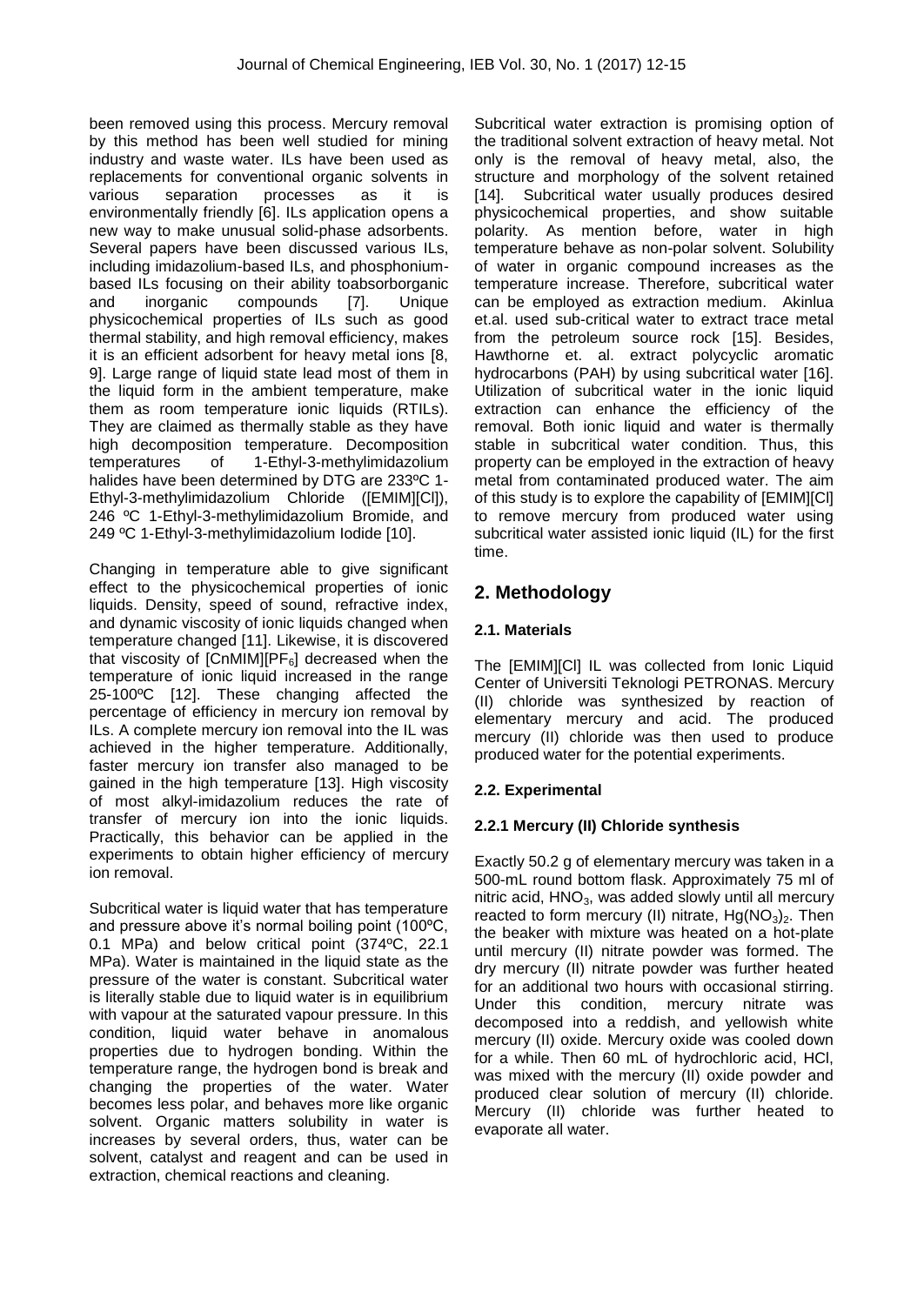#### **2.2.2 Produced water preparation**

Approximately 100 mL distilled water and 2 g of mercury (II) chloride was mixed in a 100-mL beaker. The mixture was then stirred by magnetic stirrer for 5 min to produce produced water.

#### **2.2.3 Subcritical Water condition**

Ionic liquid was mixed with the produced water at a ratio of 1:10. The solution was then taken in a batch reactor. The batch extractor was placed in an oven for treatment times of 1 - 10 min at temperatures of 130 - 180ºC. After a specific temperature and treatment time, the extractor was removed from the oven, and then cooled at room temperature. Finally, ILs and water were separated and the samples were kept for analysis.

#### **2.3. Analysis**

Mercury (II) ion concentration in IL was analyzed using UV-VIS spectrophotometer. The separated IL samples were analyzed by FT-IR to understand the structure of IL. Mercury removal was calculated in order to identify the extent of removal of mercury in produced water using the following equation:

$$
Mercury removal (\% ) = \frac{Hg_0 - Hg_t}{Hg_0} \times 100 \tag{1}
$$

where  $Hg_0$ is the initial mercury in loaded produced water and  $Hg_t$  is the mercury at treatment time, *t*.



Fig. 1:Variation of mercury removal with respect of time

### **3.Results and Discussion**

#### **3.1 Effect of Temperature**

To observe the capability of subcritical water assisted [EMIM][Cl] to remove mercury from mercury containing produced water, approximately twelve experiments were done at temperatures of 130 - 180 $^{\circ}$ C, a water partial pressure of 0.2 MPa, and treatment times of  $0 - 10$  min. Fig. 1 shows the variation of mercury removal as a function of treatment time. It is observed that percentage of mercury removal was increasing with increasing treatment time and temperature at a specific water partial pressure. Approximately 99.50% mercury was removed at a temperature of  $180^{\circ}$ C, a water partial pressure of 0.2 MPa, a treatment time of 10 min. The density of [EMIM][Cl] is high. With increasing temperature and treatment time, the density of [EMIM][Cl] increases and mixed properly with the produced water and thus increase the solubility of mercury in [EMIM][CI].



Fig. 2: A plot of -ln(1-X) vs. treatment time

#### **3.2 Mercury removal kinetics**

To discover the order of mercury extraction, a plot of –ln(1-X) where X denotes fraction of mercury removal versus treatment time is constructed and displayed in Fig. 2. A straight that is obtained using least square method is almost passing through the origin. This behavior is the indication of first order kinetics with respect to mercury removal from produced water. In this study, the kinetics data were utilized and evaluated up to 98.1% mercury removal because the kinetics data were more fitted with the first order kinetics at this extent. Finally, an Arrhenius type temperature dependency mercury removal rate constant plot is prepared that is depicted in Fig. 3. Then, the activation energy and a pre-exponential factor were calculated by exploring this plot. The calculated values of activation energy and pre-exponential factor were 2.52 kcal/mol and 1.093  $s<sup>-1</sup>$  respectively. Thus, the rate constant equation for this process can be rewritten as follows:

$$
k_{[EMIM][CI]} = 1.093e^{\frac{-2.52}{RT}}
$$
 (2)